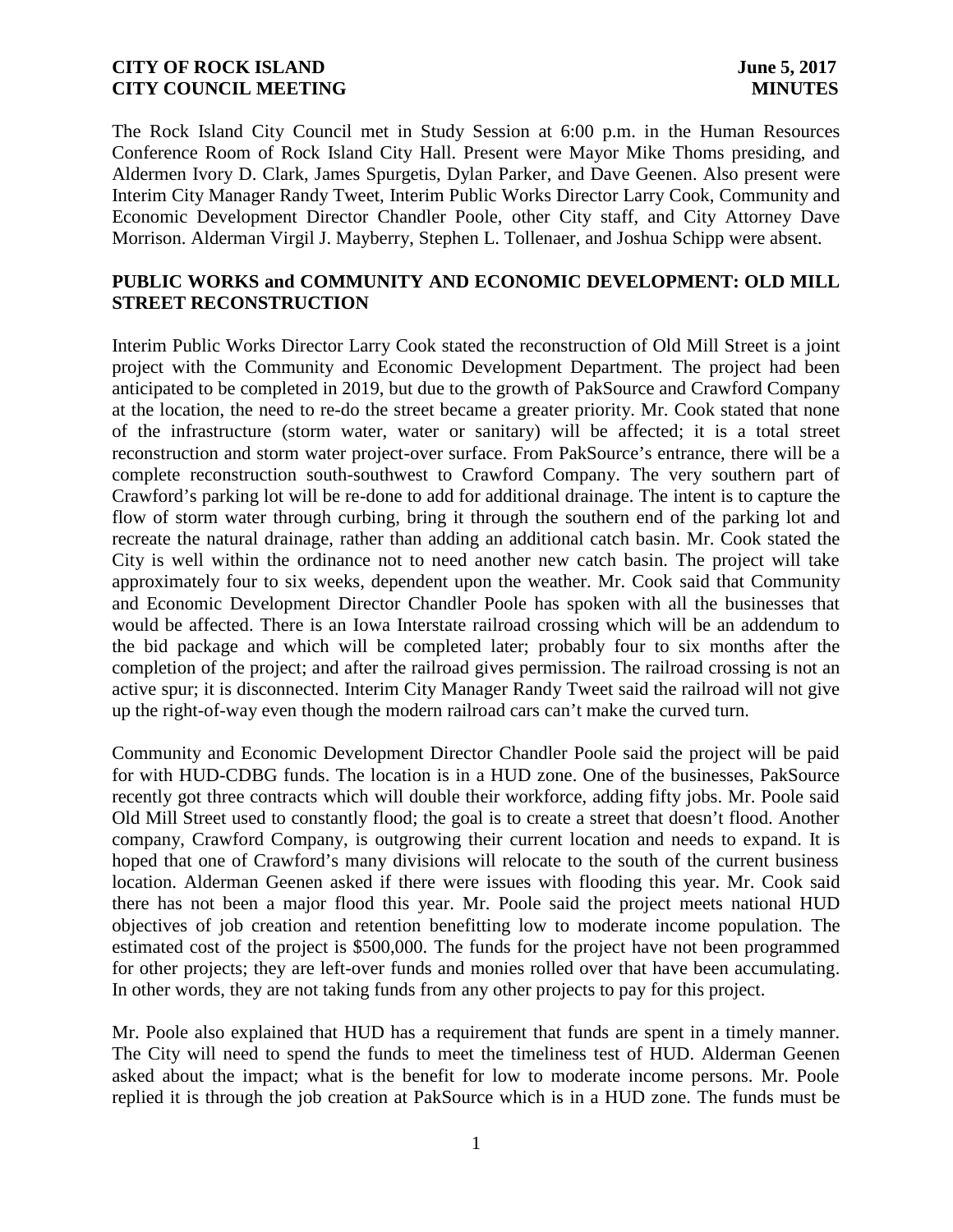spent by December 31, 2017. The funding speeds up a project to help another company grow and possibly keep another division of Crawford Company in Rock Island.

Mr. Tweet said the project was not budgeted; therefore, a budget adjustment will be required by the Council; and it will be for the exact amount of the project. Mr. Cook said the bid opening for the project is Wednesday, June 7 at 9:00 a.m. After the bid opening, then the City will have a better idea of the time frame and cost for the project. Mr. Cook said he expects the cost to be less than the estimate of \$500,000. Mr. Tweet said Cobham, an engineering firm, is also looking to expand; but the road is so rough they can't bring their sensitive instruments from their location in Davenport. Mr. Poole said that area will see tremendous growth in the future. He also said the City is accountable to HUD for the funds and will monitor the job creation at PakSource and Crawford Company for the next couple of years. Alderman Geenen asked about job training funds; Mr. Poole said there are no job training funds with HUD.

In another matter, Mr. Cook reported on the weekend situation with the slough emptying that impacted Augustana College. There was a critical failure in the slough that drained the entire slough, resulting in flooding on campus and a collapse of part of the roadway north of  $7<sup>th</sup>$ Avenue. The Public Works Department has been onsite and will continue to be as the investigation is ongoing trying to determine the reason why the slough failed. They need to determine if it was an infrastructure failure or if there was some other cause. Mr. Cook stated it was a total ecological loss and two and a half years of research by Augustana professors is gone. Some flooding occurred on the football field during the Senior Olympics on Saturday. ServPro decontaminated the area.

Mr. Cook said the Waste Water Treatment Plant showed a spike of 600,000 gallons for several hours on Saturday which would have indicated there was a problem somewhere. Mr. Cook said they need to have improved communications between the departments during these occurrences. Langman Construction will be onsite tomorrow. Mayor Thoms reported that Augustana College President Steve Bahls was very happy with the communication between the City and the college. In response to a question from Alderman Geenen about refilling the slough, Mr. Cook said it would be refilled naturally with rainwater.

# **ADJOURNMENT**

There being no other business, the Study Session adjourned at 6:20 p.m.

Judith H. Gilbert, City Clerk

\_\_\_\_\_\_\_\_\_\_\_\_\_\_\_\_\_\_\_\_\_\_\_\_\_\_\_\_\_\_\_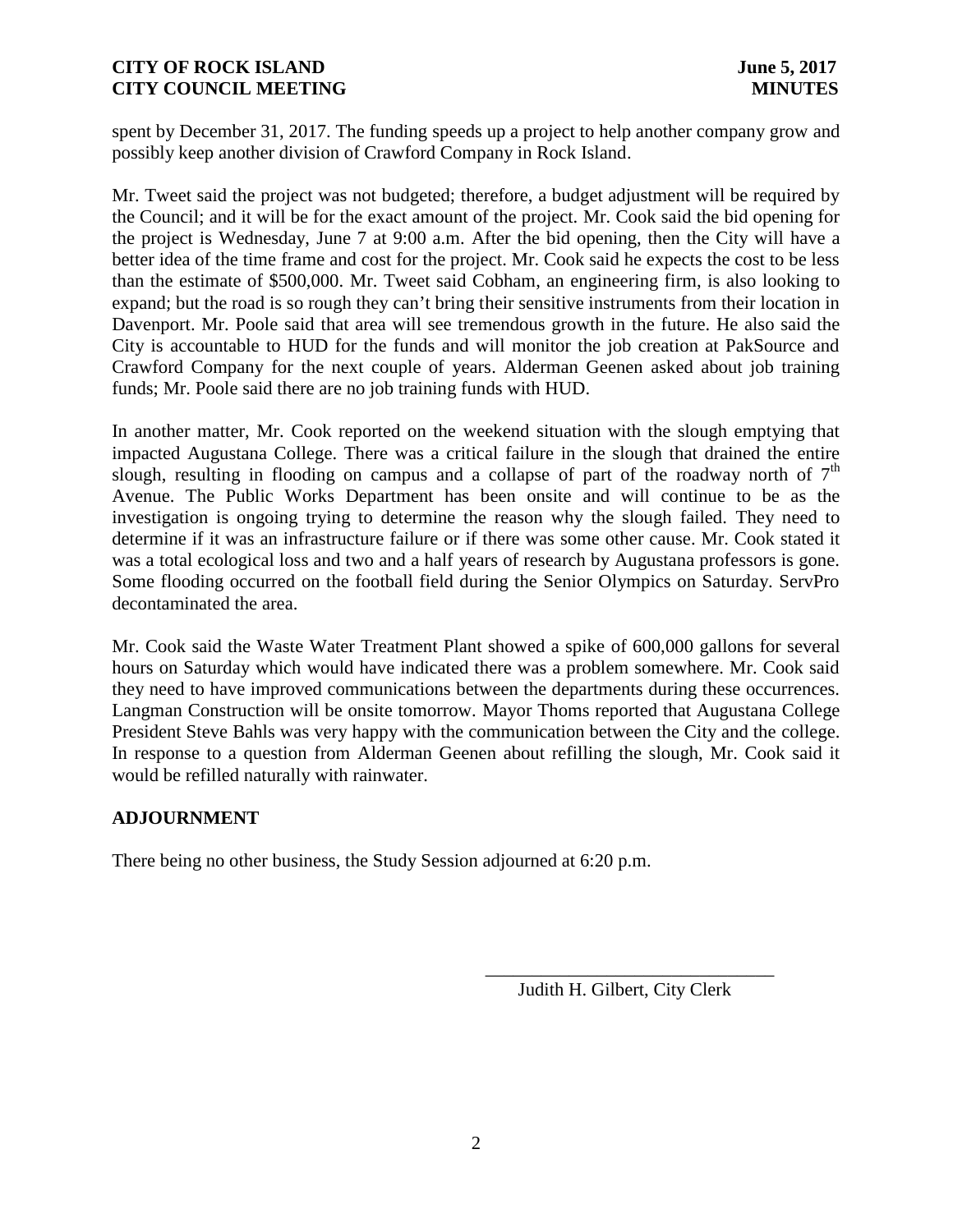Rock Island City Council met in regular session at 6:45 p.m. in Council Chambers of Rock Island City Hall. Present were Mayor Mike Thoms presiding, and Aldermen Ivory D. Clark, James Spurgetis, Stephen L. Tollenaer, Dylan Parker, Joshua Schipp, and Dave Geenen. Also present were Interim City Manager Randy Tweet and City Attorney Dave Morrison. Alderman Virgil J. Mayberry was absent.

#### Introductory Proceedings

Mayor Thoms called the meeting to order and led in the Pledge of Allegiance. A moment of silence was held instead of the usual invocation.

#### Agenda Item #5

# **Minutes of the meeting of May 22, 2017 and Minutes of the special meeting of May 26, 2017.**

It was moved by Alderman Clark and seconded by Alderman Spurgetis to approve both sets of Minutes as printed. The motion carried by the following Aye and No vote; those voting Aye being; Alderman Clark, Alderman Spurgetis, Alderman Tollenaer, Alderman Parker, Alderman Schipp, and Alderman Geenen; those voting No, none.

### Agenda Item#6 **Minutes of the Executive Session of May 22, 2017.**

It was moved by Alderman Spurgetis and seconded by Alderman Tollenaer to approve the Executive Session Minutes. The motion carried by the following Aye and No vote; those voting Aye being; Alderman Clark, Alderman Spurgetis, Alderman Tollenaer, Alderman Parker, Alderman Schipp, and Alderman Geenen; those voting No, none.

### Agenda Item #7

# **Update Rock Island by Mayor Mike Thoms.**

Downtown Streetscapes **–** DIY Downtown is a new series of events that will kick off this Wednesday, June 7<sup>th</sup> from 6 pm to 7:30 pm. The first topic for discussion will be about downtown's streetscapes and how they can be improved. Alderman Dylan Parker will be a part of the conversation and will work towards realistic solutions. Over the next several months, other topics for discussion will include downtown housing, food, health, entrepreneurship, education, arts, and much more. This series was created by Erik Reader, the new Downtown Partnership Executive Director, and will be held in his office at 1821  $2<sup>nd</sup>$  Avenue.

2017 Citizen of the Year – Do you have your nominations in for Rock Island's Citizen of the Year? If not, you will have until Friday, June 9 to nominate someone that you think deserves to be recognized for what they do for the community. You can nominate businesses, professionals, education, individuals, city employees and other categories. We now have an easy to use online nomination form, which can be submitted by visiting www.rigov.org under the Popular Links section of the City's homepage. If you have any questions, please contact the City Clerk, Judith Gilbert, at 732-2010.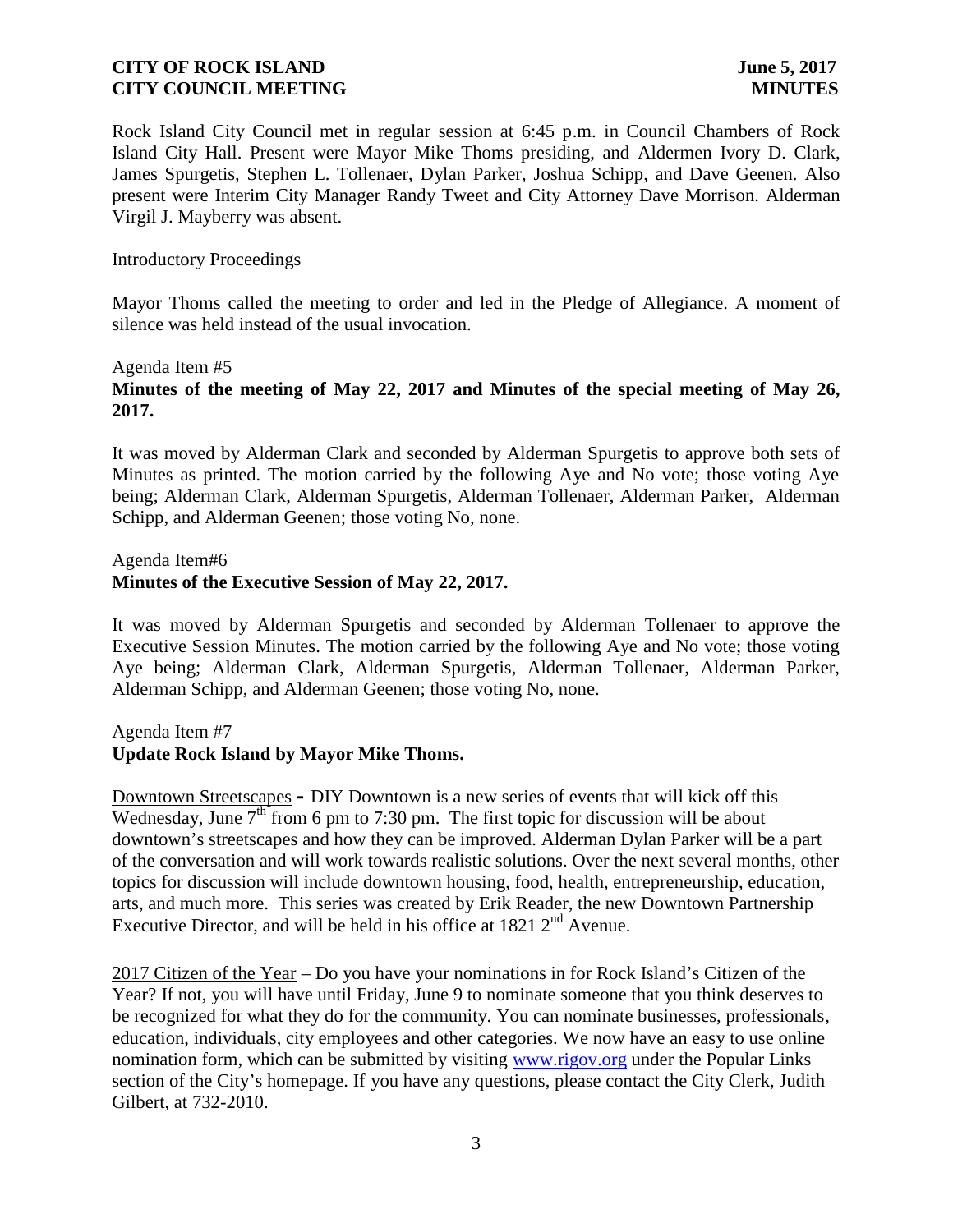Walk for Freedom & Cultural Festival – The Walk for Freedom celebrating World Refugee Day will take place Saturday, June 17, from 11:00 am to 12:00 noon at Black Hawk State Historic Site,  $1510 46<sup>th</sup>$  Avenue. The start of the walk will be at the Singing Bird Center and will wind its way through 1 mile of the Black Hawk Forest trail. Following the walk, there will be a Cultural Festival from 12:00 noon to 2:00 pm with food, games and a chance to learn about other cultures. For more information please call (309) 764-2279.

Ward Meeting – Virgil Mayberry,  $2<sup>nd</sup>$  Ward Alderman, will hold a meeting this Thursday, June 8, from 11:00 a.m. to 2:00 p.m. at Jumer's Casino and Hotel, 777 Jumers Drive. The focus of the meeting will be on senior scams and fraud and Bernice Martinez, Community Outreach Liaison, Attorney General's Office will be attending, along with City staff members. The meeting is open to the public. If you have additional questions, please contact Alderman Mayberry at 309-230- 8081.

Mayor Thoms announced Habitat for Humanity will be dedicating its  $102<sup>nd</sup>$  home and  $24<sup>th</sup>$  home in Rock Island on Saturday, June 10 at  $10:00$  a.m. The home is at  $1004 \ 24<sup>th</sup>$  Avenue.

# Agenda Item #8 **Presentation of the Financial Management Report for the First Quarter 2017.**

Finance Director Stephanie Masson started her presentation with a review of CY 2016 financials. The audit presentation by the auditors will be on June 19. The City collected \$21.3 million or 98.2% of the budgeted tax revenues or \$395,000 less than what was budgeted. Both the Income tax and Replacement tax (PPRT) missed the budget targets. Last April, The City was notified that the state had overpaid the PPRT by \$330,000; \$170 million statewide. These two tax revenues will need to be monitored closely as well as the Illinois Municipal League projections which have been lowered from previous estimates issued.

Ms. Masson said Sales tax came in well over budget, but that was due to a one-time event of a large distribution in July. The Sales tax budget for CY 2017 was set conservatively flat due to the closing of Kmart in 2016. The Use tax came in better than the budgeted amount. This is a form of sales tax designed to distribute the tax burden fairly and equalize taxes among the states. The State of Illinois has been more aggressive and proactive about collection of the Use tax.

Ms. Masson reported that the Municipal Utility Tax came in at \$373,000 less than the budget. It is at the statutory limit of 6%, but it has been declining. In 2008, the Municipal Utility Tax was \$2.3 million and has since declined 23%. The Telecom and Food and Beverage tax revenues have also declined. Gaming tax revenues were short \$96,000 from the budget. The CY 2016 Gaming tax revenues were \$4.8 million and are used to fund the CY 2018 Capital Improvement Plan (CIP).

Ms. Masson explained revenues, expenditures, and net position for the first quarter of 2017 (ending March 31, 2017). A benchmark would be 25% of revenues and expenditures. The City is reporting 14% of budgeted revenues and 14% of expenditures for all of its funds. Expenditures exceeded budgeted revenues by \$2.7 million and cash available is \$25.3 million. This is similar to where the City was at this point last year. General Fund revenues are at 14% of budget and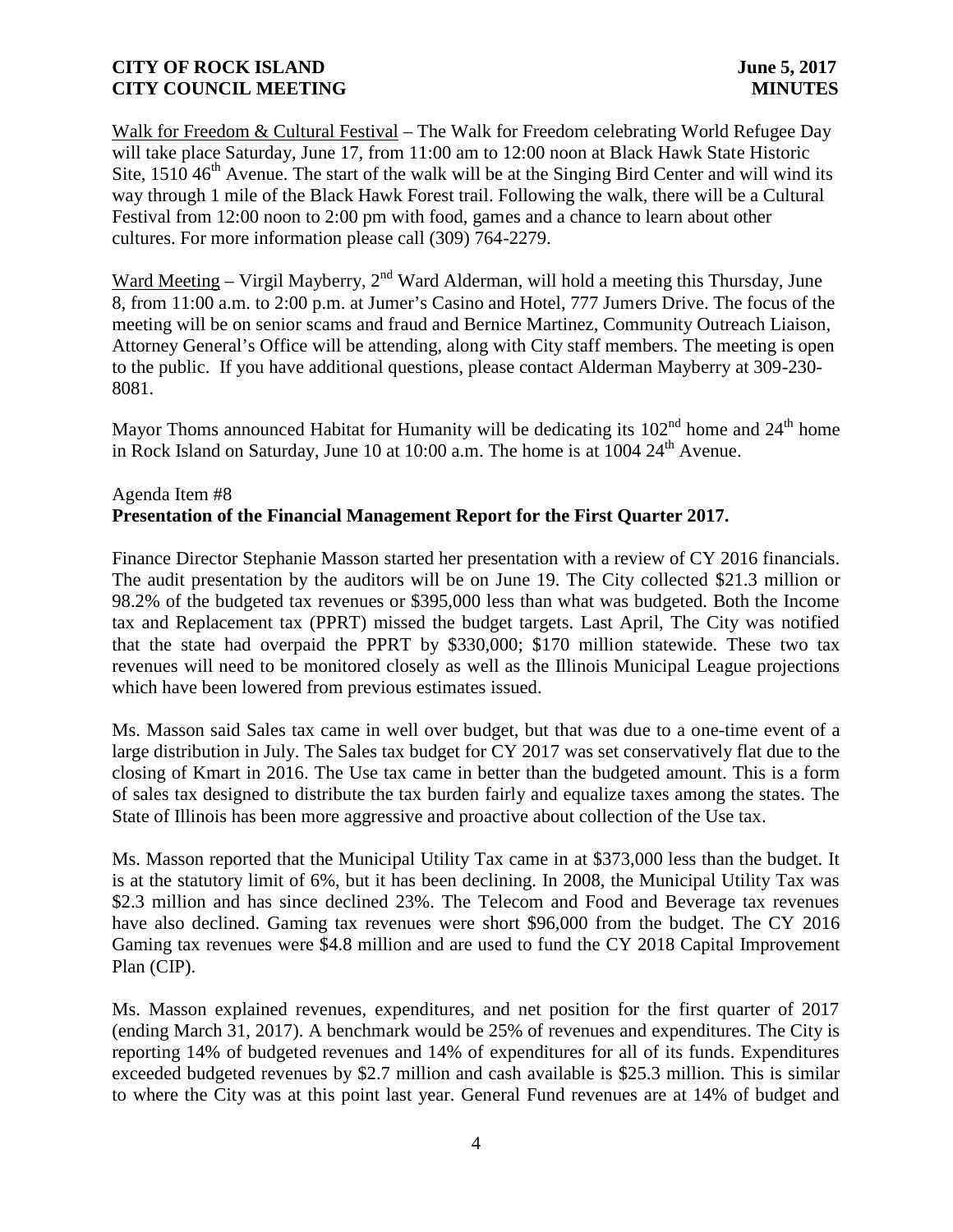General Fund expenditures are 22% of budget. Ms. Masson stated that in general, Governmental Fund revenues are below 25% at this time as property tax distributions do not begin until after June and Debt Service payments are scheduled in June and December. Proprietary Funds of Waterworks and Wastewater Treatment both have IEPA funded capital projects budgeted this year. Parks is at 9% of revenues and 14% of expenditures due to the timing of their seasonal operations.

Ms. Masson presented a State and Local Tax Revenue analysis for CY 2017 through the first quarter. A total of 26.6% of revenues were collected although it is early in the year and Ms. Masson remains concerned about the trends. Income tax revenues are running behind budget and in line with Illinois Municipal League revised projections. The state has a new accounting system and there was a 2014 legislative change that removed the \$100,000 cap for realizing corporate operating losses; so carry forwards were recognized and the cap was removed. The Replacement tax is ahead of last year's, but this tax is not distributed monthly. Ms Masson is optimistic that this tax is on track to exceed the budget.

Ms. Masson explained that since Sales and Local Option Sales taxes are running below budget and below last year's distributions, those will need to be monitored. The Use tax budget was raised and the first quarter distributions are more than the same period last year. She also said the Utility tax budget was lowered to be conservative and the first quarter distributions are more than the same period as last year. The City is at the statutory limit for the Telecom tax, but it continues to decline as well. The Gaming budget was reduced, but the current year's distributions are not far off from last year's.

Ms. Masson gave a Capital and Major Project report for CY 2017. Twelve percent (12%) of the projects are complete. Public Works has the largest share with \$35.8 million of the \$38.7 million in projects. Water and Long Term Control Plan projects are a big portion of Public Works. Street and Street Maintenance projects total \$5.9 million. Ms. Masson said the monthly investment total (cash balances) has been relatively even over the last few months at \$25 million. There were no questions from Council.

#### Agenda Item #9 **Claims**

a. Report from the Human Resources Department regarding payment in the amount of \$21,718.54 to Dave Morrison of Rock Island, IL for legal services rendered for the month of May.

It was moved by Alderman Tollenaer and seconded by Alderman Clark to accept the report and authorize the payment as recommended. The motion carried by the following Aye and No vote; those voting Aye being; Alderman Clark, Alderman Spurgetis, Alderman Tollenaer, Alderman Parker, Alderman Schipp, and Alderman Geenen; those voting No, none.

### Agenda Item #10

**Claims for the weeks of May 19 through May 25 in the amount of \$564,720.43 and May 26 through June 1 in the amount of \$232,939.44 and payroll for the weeks of May 8 through May 21, 2017 in the amount of \$1,466,867.85.**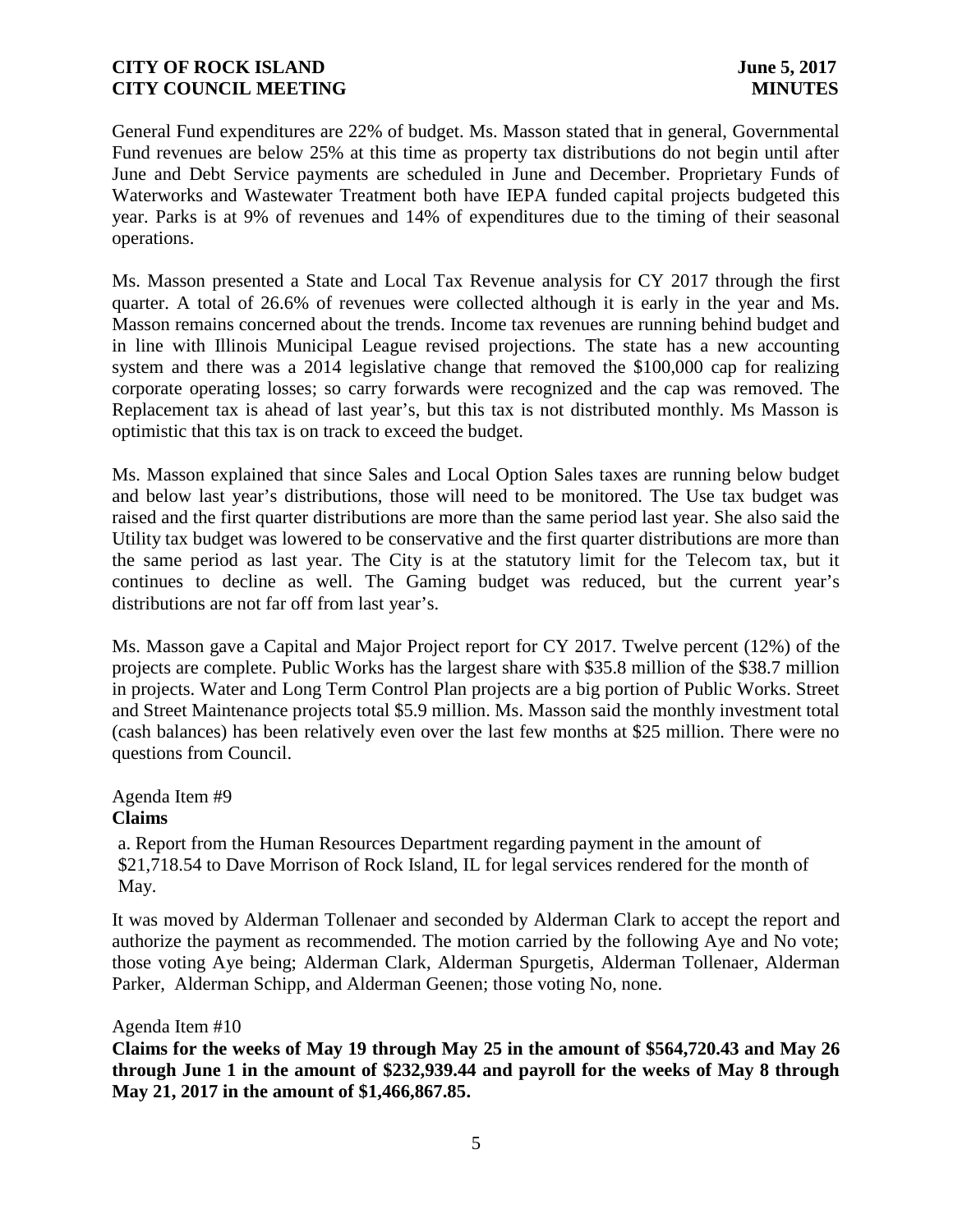It was moved by Alderman Clark and seconded by Alderman Tollenaer to allow the claims and payroll. The motion carried by the following Aye and No vote; those voting Aye being; Alderman Clark, Alderman Spurgetis, Alderman Tollenaer, Alderman Parker, Alderman Schipp, and Alderman Geenen; those voting No, none.

### Agenda Item #11 **Purchase Card Claims for the period from March 28 through April 27, 2017 in the amount of \$51,943.59.**

It was moved by Alderman Spurgetis and seconded by Alderman Tollenaer to approve the purchase card claims. The motion carried by the following Aye and No vote; those voting Aye being; Alderman Clark, Alderman Spurgetis, Alderman Tollenaer, Alderman Parker, Alderman Schipp, and Alderman Geenen; those voting No, none.

#### Agenda Item #12

## **Report from the Community and Economic Development Department regarding a Programmatic Agreement with the Illinois Historic Preservation Agency and the Advisory Council on Historic Preservation.**

It was moved by Alderman Parker and seconded by Alderman Geenen to approve the agreement as recommended and authorize the Mayor to execute the agreement.

Alderman Parker asked what role the City's Preservation Commission has in this agreement. Community and Economic Development Director Chandler Poole responded that this agreement allows the department to do Section 106 reviews when HUD funds are used or for any HUD programs. He said the Preservation Commission does not get involved with these projects.

The motion carried by the following Aye and No vote; those voting Aye being; Alderman Clark, Alderman Spurgetis, Alderman Tollenaer, Alderman Parker, Alderman Schipp, and Alderman Geenen; those voting No, none.

Agenda Item #13

## **Report from the Community and Economic Development Department regarding a Memorandum of Agreement between the Community and Economic Development Department and the Martin Luther King Center for the Program Year 2017 HUD - CDBG allocation.**

It was moved by Alderman Clark and seconded by Alderman Schipp to approve the Memorandum of Agreement as recommended and authorize the Mayor to sign the Memorandum of Agreement. The motion carried by the following Aye and No vote; those voting Aye being; Alderman Clark, Alderman Spurgetis, Alderman Tollenaer, Alderman Parker, Alderman Schipp, and Alderman Geenen; those voting No, none.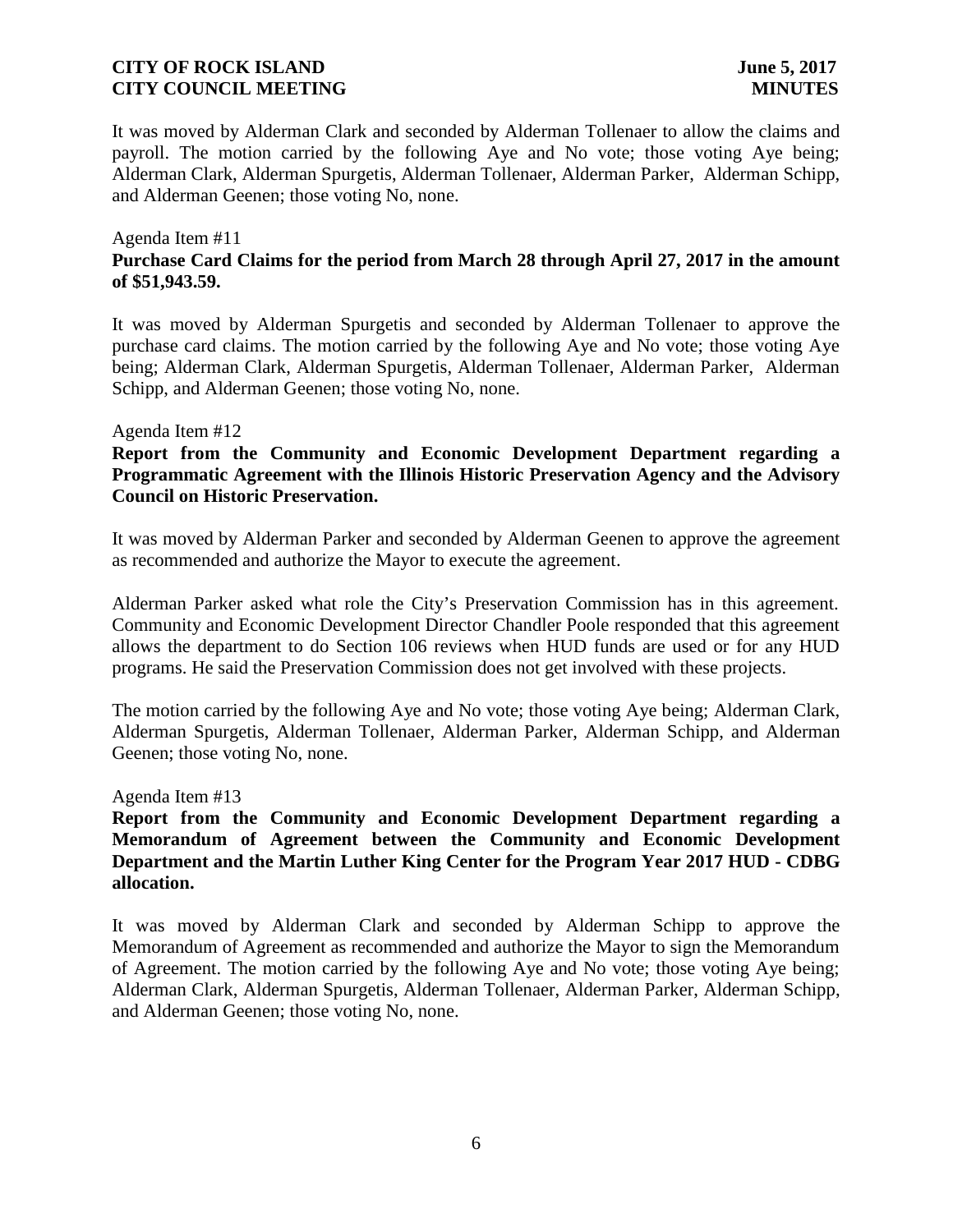#### Agenda Item #14

## **Report from the Community and Economic Development Department regarding a multi year funding agreement with the Development Association of Rock Island (DARI) to assist with the promotion and expansion of commercial businesses.**

It was moved by Alderman Spurgetis and seconded by Alderman Parker to approve the terms of the agreement as recommended and authorize the City Manager to execute the funding agreement. The motion carried by the following Aye and No vote; those voting Aye being;, Alderman Clark, Alderman Spurgetis, Alderman Tollenaer, Alderman Parker, Alderman Schipp, and Alderman Geenen; those voting No, none.

#### Agenda Item #15

## **Report from the Community and Economic Development Department regarding a lease agreement with Christopher Rudsell for farming on City-owned property on Big Island for a total of \$6,400.00 for 2017.**

It was moved by Alderman Schipp and seconded by Alderman Tollenaer to approve the lease terms as recommended, direct CED staff to work with legal counsel to create the lease subject to minor attorney modifications, and authorize the City Manager to execute the contract documents.

City Attorney Dave Morrison asked Community and Economic Development Director Chandler Poole to update Council on the latest developments with the lease. Alderman Geenen asked if the lease amount was the same as previous farming leases. Mr. Morrison said it was. Mr. Poole said Mr. Morrison has put together a standard lease agreement with indemnification clauses. Mr. Rudsell's insurance company has declined to provide insurance for indemnification to the City. The insurance company is the same as for the previous farmer. Mr. Morrison said indemnification was customary for these leases if case of an accident or a spill. Mr. Rudsell did not want to take on the indemnification obligation. Mr. Morrison was asked to look for alternatives; however, this is a standard clause and professionally, he could not recommend to the City to enter into the lease without the indemnification language due to the risk exposure. Mr. Rudsell has said he cannot assume the indemnification obligation if there was an accident; so that is where it stands.

Aldermen Schipp and Tollenaer withdrew their motion and second. Alderman Geenen commented that it is late in the growing season. Mr. Poole said this is the second or third farmer who had an issue with the indemnification clause. Alderman Tollenaer asked who is the farmer farming the Ridgewood office park property. Interim City Manager Randy Tweet said it is not being farmed this year; the City is expanding the wetlands.

It was moved by Alderman Schipp and seconded by Alderman Tollenaer to postpone consideration of the matter until June 12.

The motion carried by the following Aye and No vote; those voting Aye being; Alderman Clark, Alderman Spurgetis, Alderman Tollenaer, Alderman Parker, Alderman Schipp, and Alderman Geenen; those voting No, none.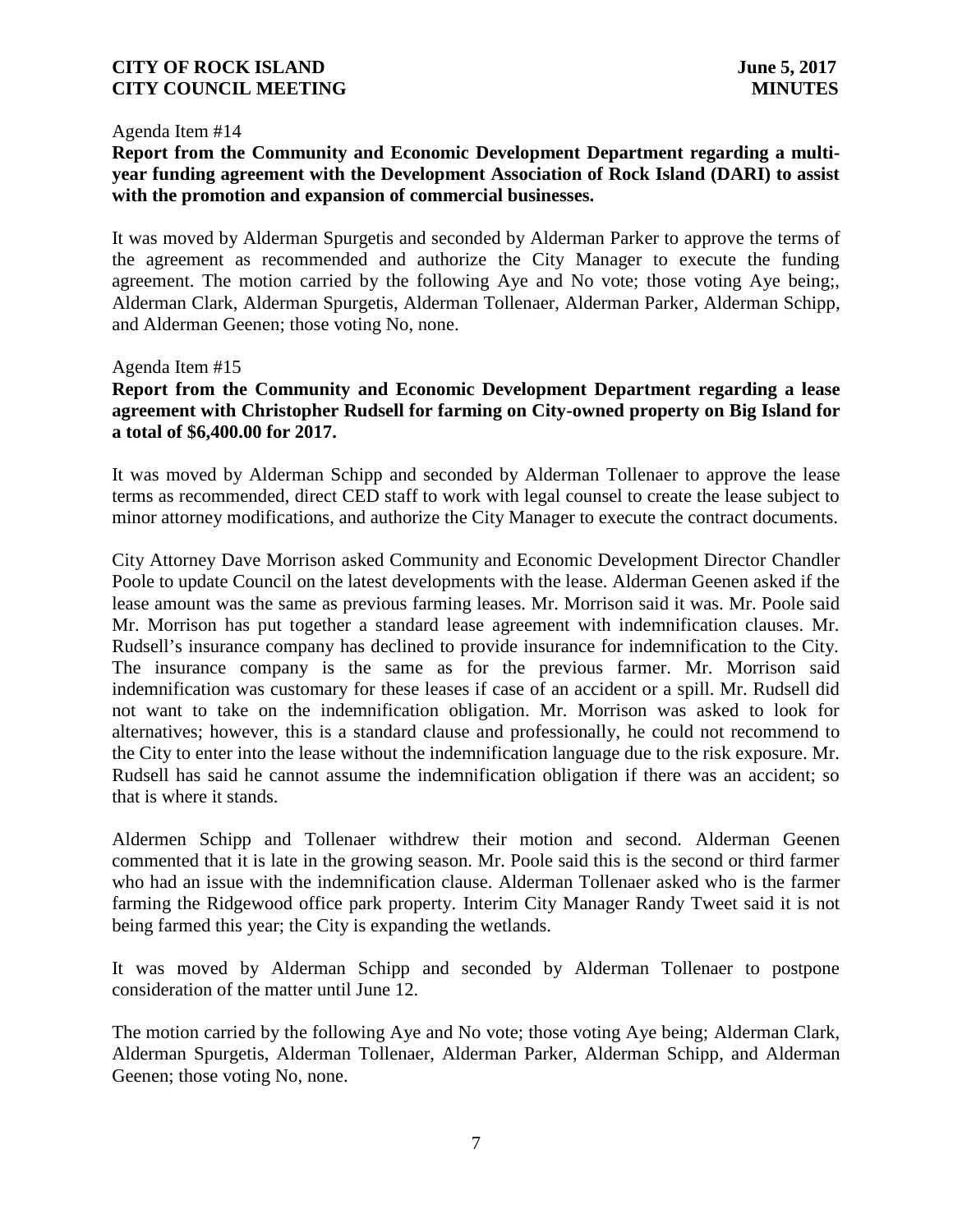#### Agenda Item #16

**Report from the Public Works Department regarding a request from the Coast Guard Auxiliary to use the parking lot at Sunset Marina from 8:00 a.m. to noon on June 18, July 16, and August 20, 2017 for their annual fundraising breakfasts and a request to hang a banner at the marina entrance.**

It was moved by Alderman Spurgetis and seconded by Alderman Tollenaer to approve the requests as recommended. The motion carried by the following Aye and No vote; those voting Aye being; Alderman Clark, Alderman Spurgetis, Alderman Tollenaer, Alderman Parker, Alderman Schipp, and Alderman Geenen; those voting No, none.

### Agenda Item #17

# **Report from the Mayor regarding the appointment of Randall Tweet as City Manager.**

It was moved by Alderman Schipp and seconded by Alderman Clark to approve the appointment as recommended and authorize the Mayor to execute the contract documents.

Discussion followed. Alderman Schipp said Mr. Tweet is a straightforward, honest man of integrity and a native of Rock Island. Mr. Tweet worked his way up through the ranks and Alderman Schipp thinks the City is in very capable hands with Mr. Tweet. Alderman Schipp is grateful to Mr. Tweet for taking the job in the interim status and believes the City is now in a better spot than previously. Alderman Tollenaer said Alderman Schipp's comments were well said. Mayor Thoms said Mr. Tweet is an outstanding employee and is very committed to the City. Mayor Thoms believes Mr. Tweet will do a very good job; he has done a good job so far. Mayor Thoms also said the City staff is very excited to be working with Mr. Tweet; the trust and respect they have for Mr. Tweet has been outstanding. Mayor Thoms thanked Mr. Tweet.

The motion carried by the following Aye and No vote; those voting Aye being; Alderman Clark, Alderman Spurgetis, Alderman Tollenaer, Alderman Parker, Alderman Schipp, and Alderman Geenen; those voting No, none.

Mr. Tweet was applauded by Council and the audience.

## Agenda Item #18 **Report from the Mayor regarding appointments to the Preservation Commission.**

It was moved by Alderman Schipp and seconded by Alderman Clark to approve the appointments as recommended. The motion carried by the following Aye and No vote; those voting Aye being; Alderman Clark, Alderman Spurgetis, Alderman Tollenaer, Alderman Parker, Alderman Schipp, and Alderman Geenen; those voting No, none.

John Daley was appointed to the Preservation Commission with a term to expire March 31, 2020.

Margaret Morse was appointed to the Preservation Commission with a term to expire March 31, 2020.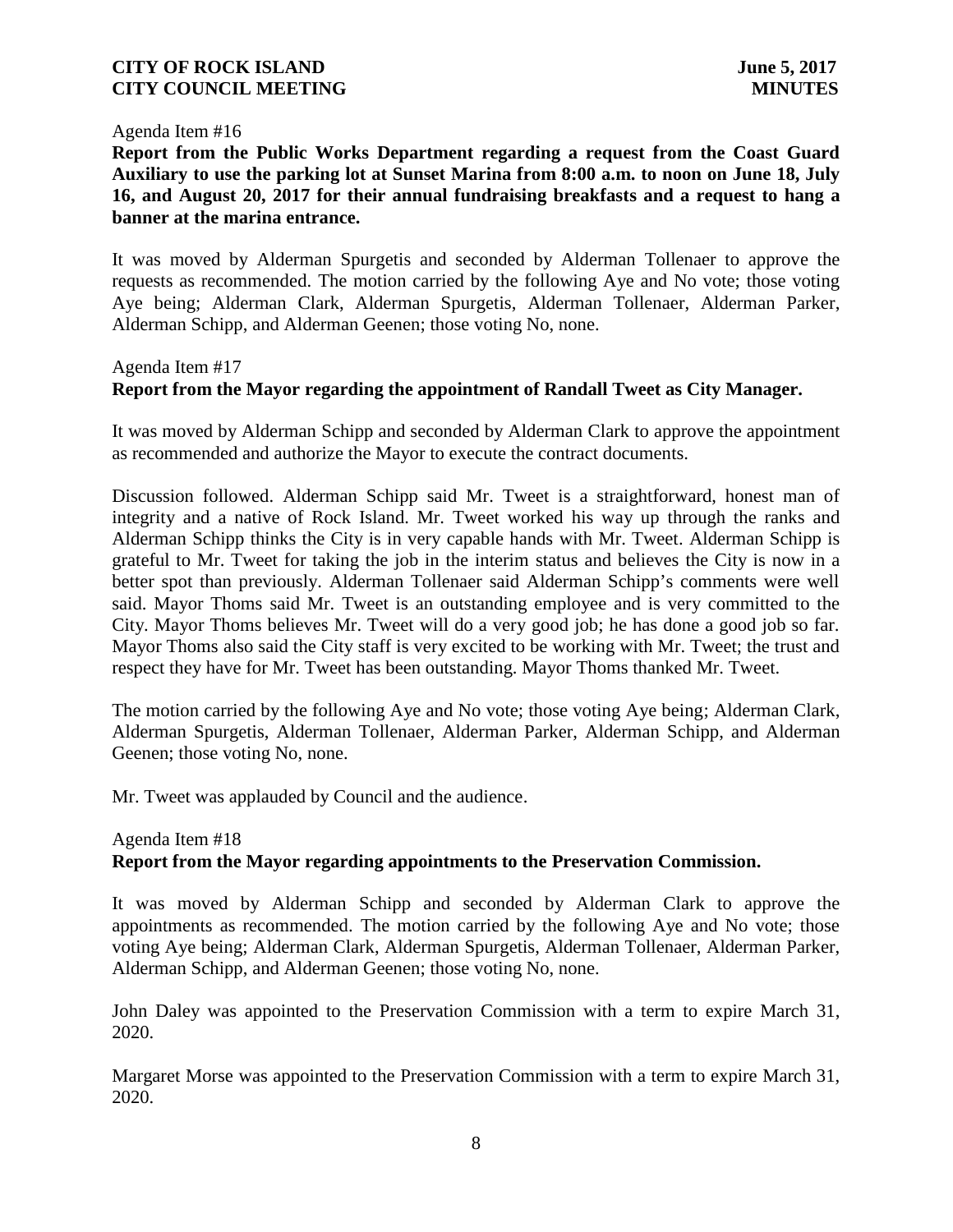Linda Anderson was appointed to the Preservation Commission with a term to expire March 31, 2020.

Robert Braun was appointed to the Preservation Commission with a term to expire March 31, 2020.

#### Agenda Item #19

## **Report from the City Clerk regarding a request from Junior's Tap (aka Dee's Place) for outdoor entertainment with sound amplification and the consumption of alcohol outside on Saturday, June 17, 2017 from 1:00 p.m. to 11:00 p.m. at 2536 5th Avenue.**

It was moved by Alderman Tollenaer and seconded by Alderman Clark to approve the event and request as recommended, subject to complying with all liquor license regulations, and subject to being closed down early if noise complaints are received. The motion carried by the following Aye and No vote; those voting Aye being; Alderman Clark, Alderman Spurgetis, Alderman Tollenaer, Alderman Parker, Alderman Schipp, and Alderman Geenen; those voting No, none.

#### Agenda Item #20

**Report from the City Clerk regarding a Plaza Activity/Event Application from Steve's Old Time Tap for the 6th Annual CCKMA Car & Bike Show fundraiser on Sunday, August 20, 2017 from 2:00 p.m. to 5:00 p.m. with street closures of 17th Street between 2nd Avenue and 3 rd Avenue and 3rd Avenue between 17th Street and 18th Street; with the consumption of alcohol in the enclosed area including the Stern Center parking lot; with sound amplification of music; and a waiver of the permit fee.**

It was moved by Alderman Parker and seconded by Alderman Schipp to approve the event and requests as recommended, subject to complying with all liquor license regulations, and subject to being closed down early if noise complaints are received. The motion carried by the following Aye and No vote; those voting Aye being; Alderman Clark, Alderman Spurgetis, Alderman Tollenaer, Alderman Parker, Alderman Schipp, and Alderman Geenen; those voting No, none.

Agenda Item #21 **Other Business**

Alderman Schipp acknowledged Interim Public Works Director Larry Cook and City Manager Randy Tweet for acting so quickly with the situation at Augustana College with the draining of the slough.

Alderman Spurgetis has had a few phone calls with requests for street repairs.

No one signed up to address Council to speak on a topic.

Agenda Item #22 **Adjourn**